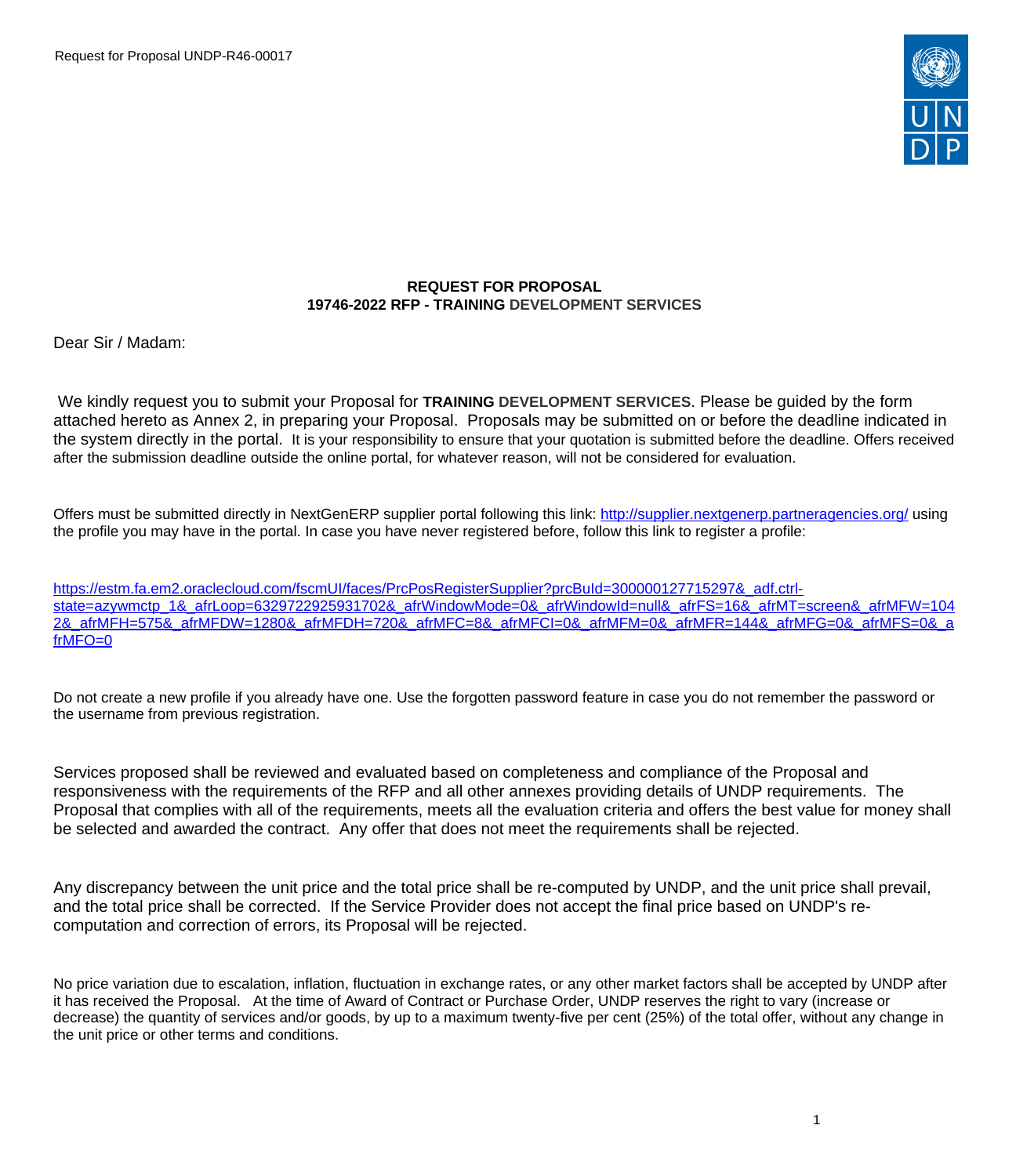

Any Contract or Purchase Order that will be issued as a result of this RFP shall be subject to the General Terms and Conditions attached hereto. The mere act of submission of a Proposal implies that the Service Provider accepts without question the General Terms and Conditions of UNDP, herein attached as Annex 3.

Please be advised that UNDP is not bound to accept any Proposal, nor award a contract or Purchase Order, nor be responsible for any costs associated with a Service Providers preparation and submission of a Proposal, regardless of the outcome or the manner of conducting the selection process.

UNDP's vendor protest procedure is intended to afford an opportunity to appeal for persons or firms not awarded a Purchase Order or Contract in a competitive procurement process. **In the event that** you believe you have not been fairly treated, you can find detailed information about vendor protest procedures in the following link:

<http://www.undp.org/content/undp/en/home/operations/procurement/business/protest-and-sanctions.html>

UNDP encourages every prospective supplier to prevent and avoid conflicts of interest, by disclosing to UNDP if you, or any of your affiliates or personnel, were involved in the preparation of the requirements, design, cost estimates, and other information used in this RFP.

UNDP implements a zero tolerance on fraud and other proscribed practices, and is committed to preventing, identifying and addressing all such acts and practices against UNDP, as well as third parties involved in UNDP activities. UNDP expects its Service Providers to adhere to the UN Supplier Code of Conduct found in this link :[https://www.un.org/Depts/ptd/sites/www.](https://www.un.org/Depts/ptd/sites/www.un.org.Depts.ptd/files/files/attachment/page/pdf/unscc/conduct_english.pdf) [un.org.Depts.ptd/files/files/attachment/page/pdf/unscc/conduct\\_english.pdf](https://www.un.org/Depts/ptd/sites/www.un.org.Depts.ptd/files/files/attachment/page/pdf/unscc/conduct_english.pdf)

Thank you and we look forward to receiving your proposal.

Procurement Unit

UNDP Regional Hub for Latin America and the Caribbean.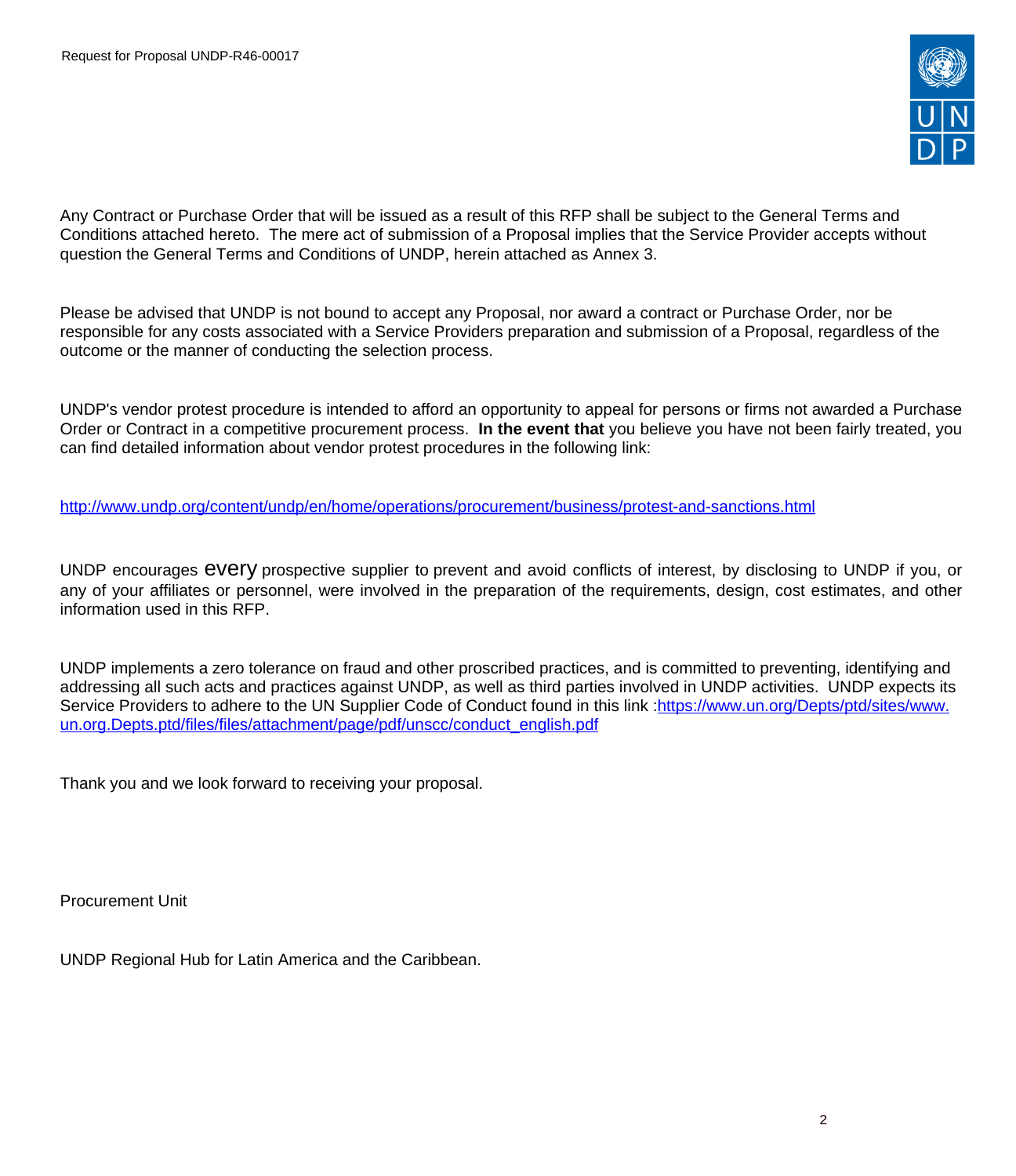

**Tender Overview** UNDP seeks the services of a Training Development Firm to design an introductory CoFSA curriculum for Food and Agriculture stakeholders; produce course materials and pilot the course with a cohort of UNDP FACS stakeholders.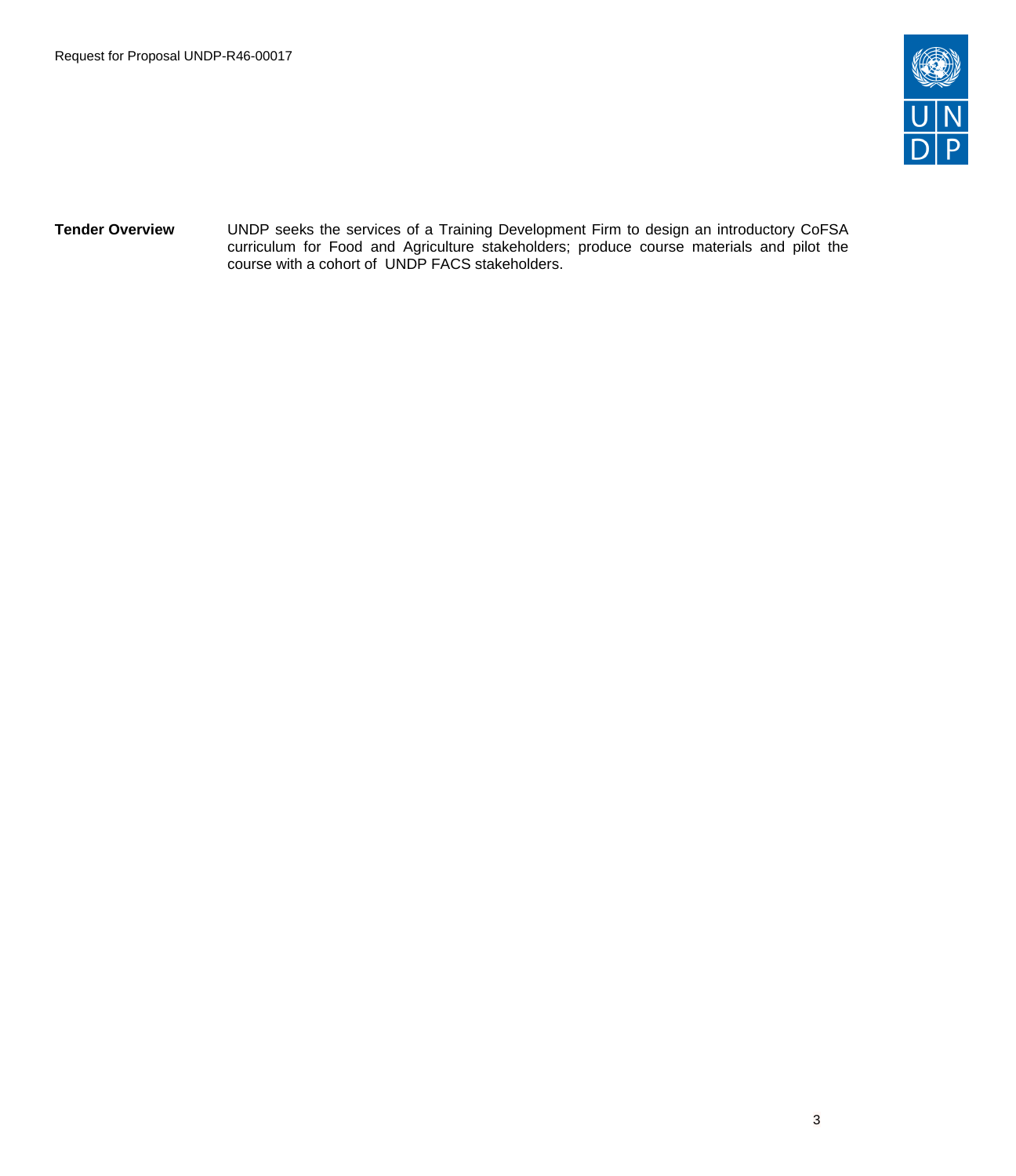

# **Table of Contents**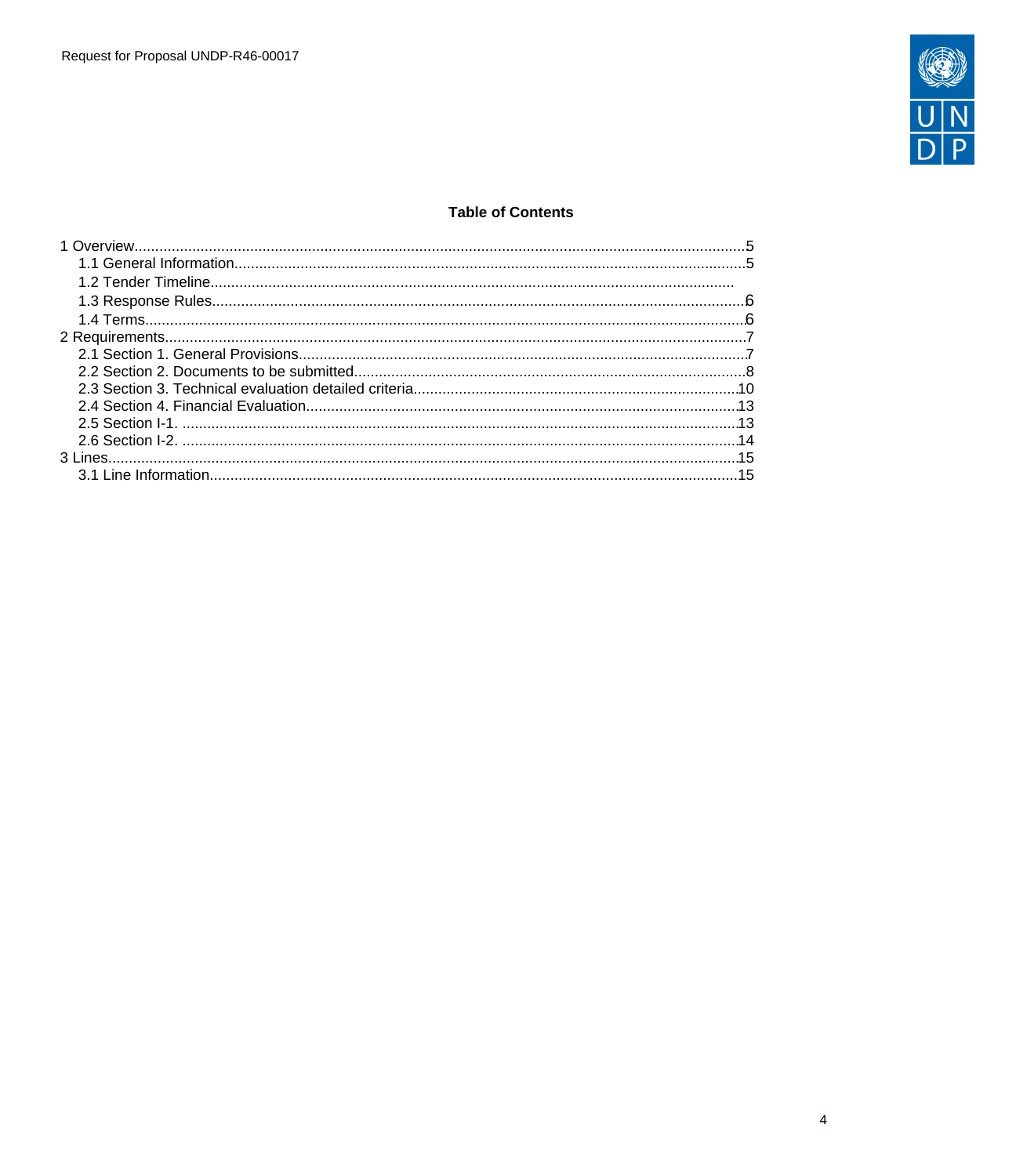

# <span id="page-4-0"></span>**1 Overview**

# <span id="page-4-1"></span>**1.1 General Information**

**Title** TRAINING DEVELOPMENT SERVICES **Contact Point** Procurement Unit **Outcome Two Stage Evaluation** Yes **E-Mail** procurement.rblac.regionalhub@undp.org **Reference Number** 19746-2022 **Beneficiary Country** Panama **Introduction**

UNDP seeks the services of a Training Development Firm for the Conscious Food Systems Alliance, in order to support the FACS/CoFSA Team to design an introductory CoFSA curriculum for Food and Agriculture stakeholders (e.g., public and private sector, NGOs, etc.). The curriculum aims to introduce participants to consciousness approaches and practices offered by CoFSA; start building the inner capacities needed for transformation of the food systems (including self-awareness, well-being and resilience, care, empathy and compassion, openness to change, etc.); and to initiate participants to reflect on and explore how to bring these approaches into their work and/or prototype in their organizations. The Firm will work closely with CoFSA Secretariat and will report to the FACS Global Head.

In particular, the Firm will:

a) Design a CoFSA curriculum to introduce food systems stakeholders to consciousness practices and approaches offered by CoFSA, as a foundation to build the inner capacities needed for transformation of the food systems (including self-awareness, well-being and resilience, care, empathy and compassion, openness to change, etc.).

b) Produce a set of course materials for CoFSA, which can be delivered by other partners in a way that is adapted to their contexts.

 c) Pilot the course with a cohort of UNDP FACS stakeholders, evaluate the training and make and implement recommendations to improve the curriculum.

Interested suppliers must submit their offer directly in the system as instructed in the solicitation document, following the instructions in the available user guide. if you have an account, log in in this link: [http://supplier.](http://supplier.nextgenerp.partneragencies.org/) [nextgenerp.partneragencies.org/](http://supplier.nextgenerp.partneragencies.org/) using your username and password. User the forgotten password/username feature if you do not remember them. If you do not have an account already, you can register one following this link: [https://estm.fa.em2.oraclecloud.com/fscmUI/faces/PrcPosRegisterSupplier?](https://estm.fa.em2.oraclecloud.com/fscmUI/faces/PrcPosRegisterSupplier?prcBuId=300000127715271) [prcBuId=300000127715271.](https://estm.fa.em2.oraclecloud.com/fscmUI/faces/PrcPosRegisterSupplier?prcBuId=300000127715271)

Search for the specific tender using search filters and subscribe to the tender in order to get notifications in case of amendments of the tender document. If you need support with the online system, you can contact the contact details of this tender as indicated in the solicitation document.

Procurement Unit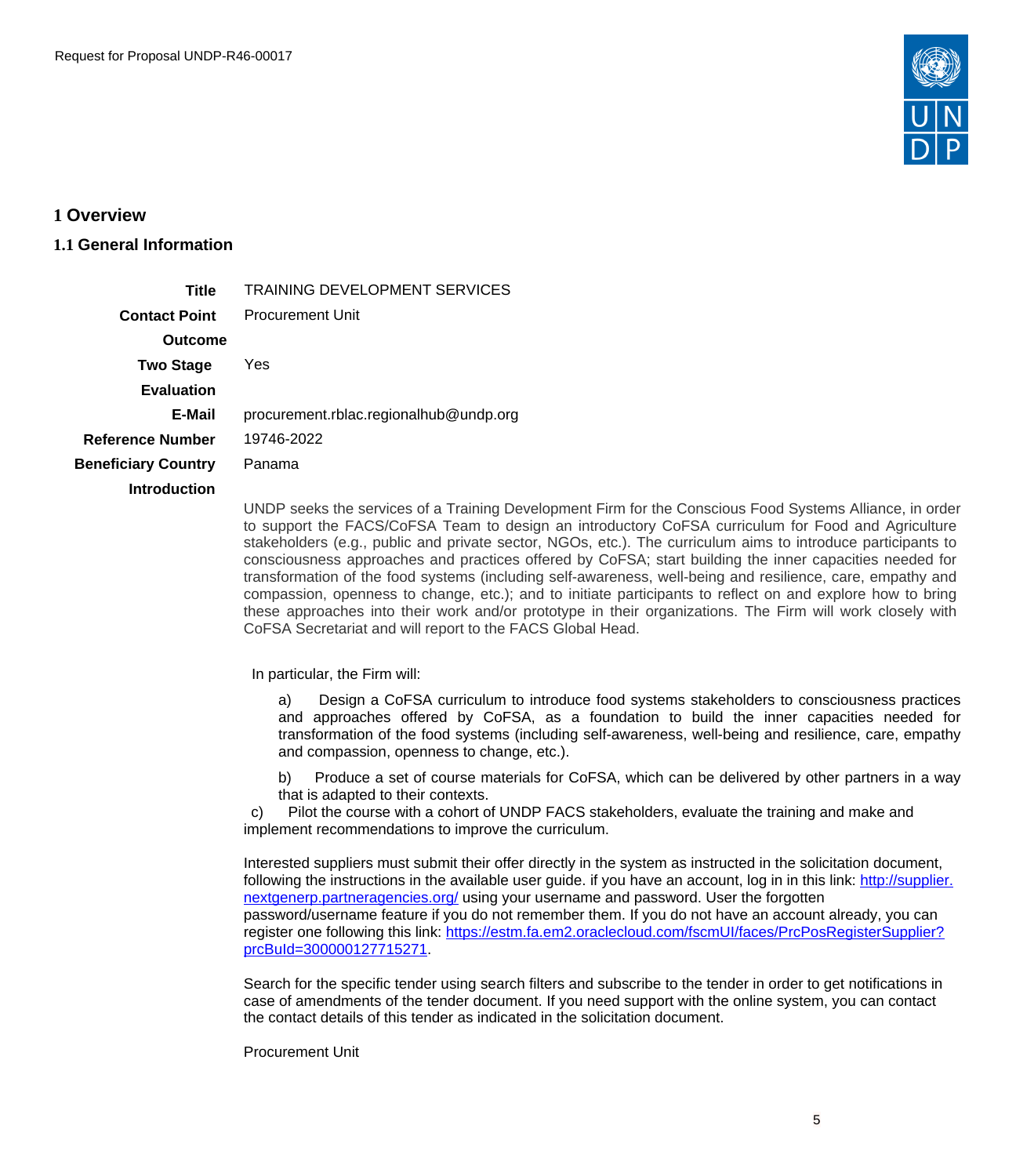

### UNDP Regional Hub for Latin America and the Caribbean

**This is a two stage negotiation and all responses will be evaluated in two stages.**

# **1.2 Tender Timeline**

| <b>Preview Date</b> |                                                           |
|---------------------|-----------------------------------------------------------|
|                     | Open Date 23/06/22 14:55 PM                               |
|                     | Close Date 06/07/22 19:00 PM                              |
|                     | <b>Estimated Award Date</b> 2022-07-15T19:00:00.000+00:00 |
|                     |                                                           |
|                     | <b>Time Zone</b> Coordinated Universal Time               |

# <span id="page-5-0"></span>**1.3 Response Rules**

This negotiation is governed by all the rules displayed below.

|   | <b>Rule</b>                                              |
|---|----------------------------------------------------------|
|   | Negotiation is restricted to invited suppliers           |
|   | Suppliers are allowed to respond to selected lines       |
|   | Suppliers are allowed to provide multiple responses      |
| M | Suppliers are allowed to revise their submitted response |

# <span id="page-5-1"></span>**1.4 Terms**

**Negotiation Currency** USD ()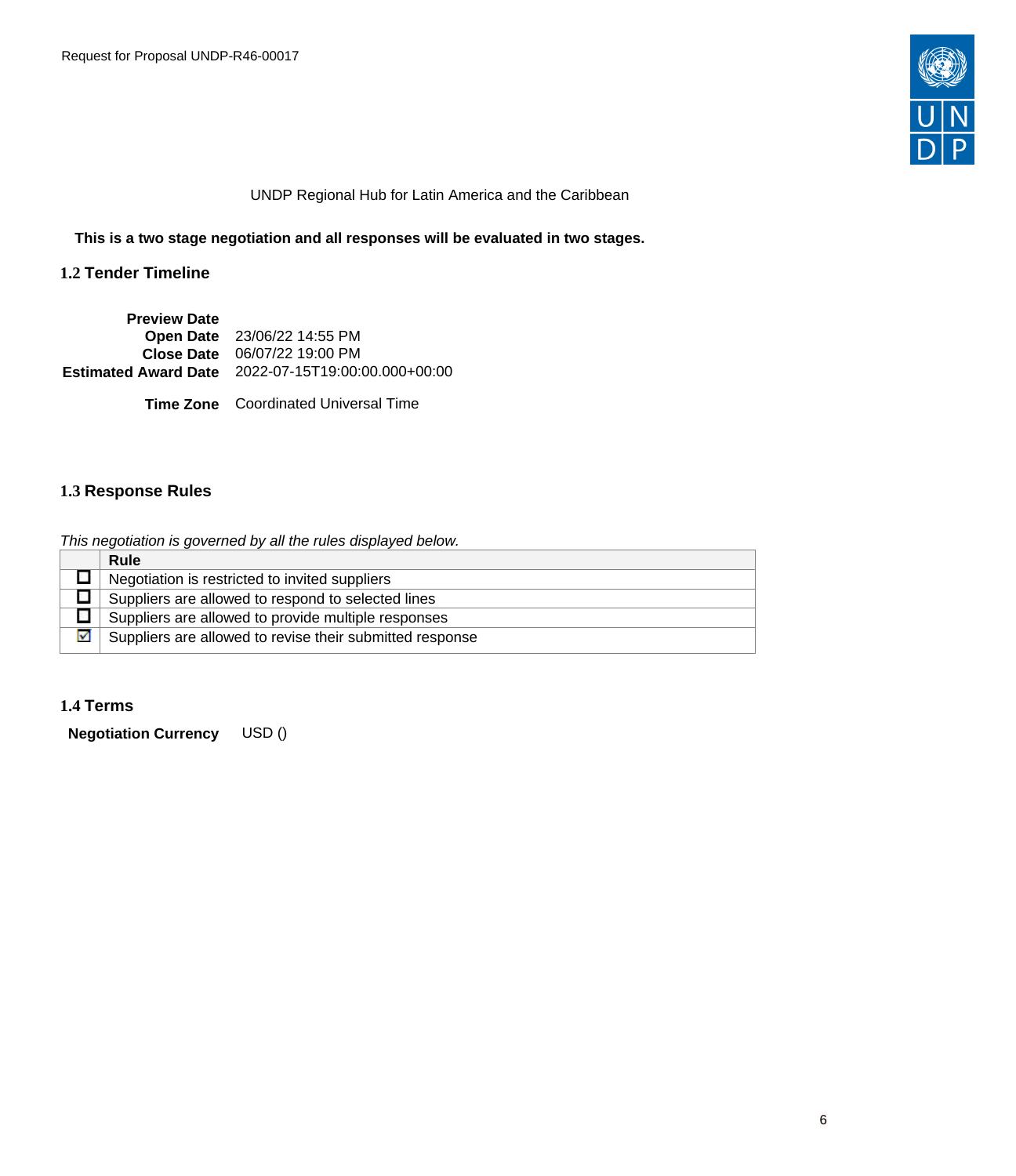

# <span id="page-6-0"></span>**2 Requirements**

\*Response is required

# Please read the questions carefully and answer the questions by selecting an appropriate response. kindly also upload relevant documents where necessary.

**Kindly upload financial proposal documents in financial section (Financial Evaluation - Commercial) only. If your financial proposal is visible in any part of the technical section, your proposal will be disqualified.** 

# <span id="page-6-1"></span>**2.1 Section 1. General Provisions**

### 1. **General Instructions (Description of Requirements)** Please read carefully Annex 1 describing main scope of the requirements and other provisions to this process, herewith attached.

Attachments:

| URL<br>- 14<br>or<br><b>Name</b><br>не | $-$<br>vpe               | ◡ |
|----------------------------------------|--------------------------|---|
|                                        | $- \cdot$<br><b>File</b> |   |
|                                        |                          |   |

# \*2. **General Terms and Conditions**

Do you confirm acceptance of UNDP General Terms and conditions available at: http://www.undp. org/content/undp/en/home/procurement/business/how-we-buy.html and herewith attached?

General Terms and Conditions for de minimis contracts (services only, less than \$50,000)

Attachments:

| File Name or<br><b>URL</b>                                                                            | <b>vpe</b>      | Description |  |  |
|-------------------------------------------------------------------------------------------------------|-----------------|-------------|--|--|
| Annex 3                                                                                               | $- \cdot$<br>Πe |             |  |  |
| $T_{\text{cutoff}}$ $\Omega_{\text{c}}$ $\Omega_{\text{cutoff}}$ is a set of $\Omega_{\text{cutoff}}$ |                 |             |  |  |

Target: Confirm acceptance of GTCs

<sup>3.</sup> **Criteria for Evaluation and Contract Award**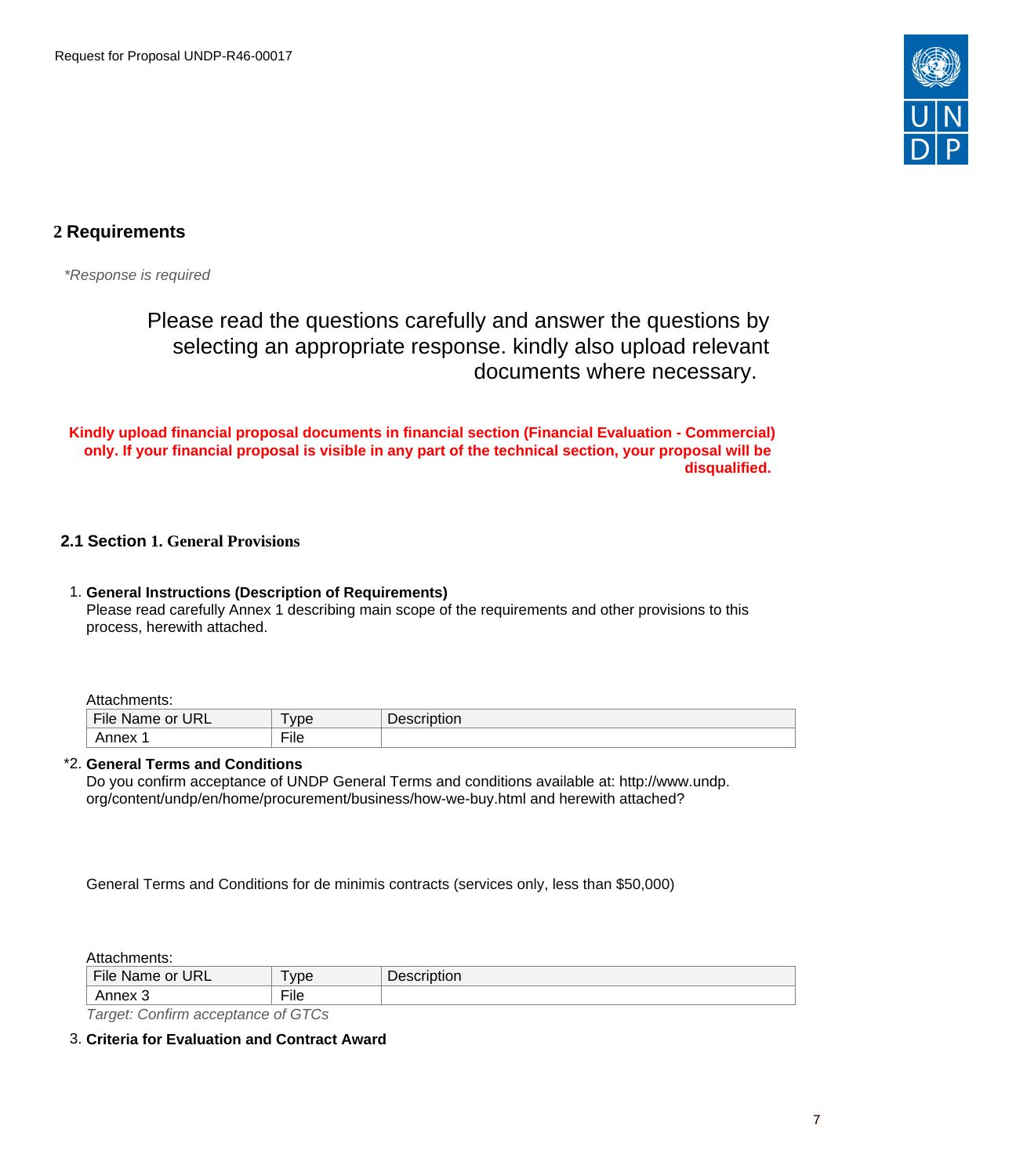

Highest Combined Score (based on the 70% technical offer and 30% price weight distribution)

Full acceptance of the UNDP Contract General Terms and Conditions (GTC). This is a mandatory criterion and cannot be deleted regardless of the nature of services required. Non-acceptance of the GTC may be grounds for the rejection of the Proposal.

### **Technical Proposal (70%)**

Expertise of the Firm

Methodology, Its Appropriateness to the Condition and Timeliness of the Implementation Plan

Management Structure and Qualification of Key Personnel

# **Financial Proposal (30%)**

To be computed as a ratio of the Proposal's offer to the lowest price among the proposals received by UNDP.

# <span id="page-7-0"></span>**2.2 Section 2. Documents to be submitted**

#### \*1. **Company Profile**

Have you provided company profile? It should not exceed fifteen (15) pages, including printed brochures and product catalogues relevant to the goods/services being procured.

Target: Company profile provided

#### \*2. **Legal Documents**

Have you provided legal documents including company registration certificate, legal representation, etc.?

#### \*3. **Financial Statements**

Have you provided latest audited financial statements - income statement and balance sheet to indicate financial stability, liquidity, credit standing, and market reputation?

- \*4. Have you provided track record, list of clients (minimun two) for similar services as those required by UNDP, indicating description of contract scope, contract duration, contract value, contact references?
- 5. Have you provided any certificates and accreditation including Quality Certificates, Patent Registrations, Environmental Sustainability Certificates, etc? **(optional)**
- \*6. Have you provided the written self-declaration that the company is not in the UN Security Council 1267/1989 List, UN ProcurementDivisionListorOtherUNIneligibilityList?
- 7. Have you provided the power of athourney? **(if applicable)**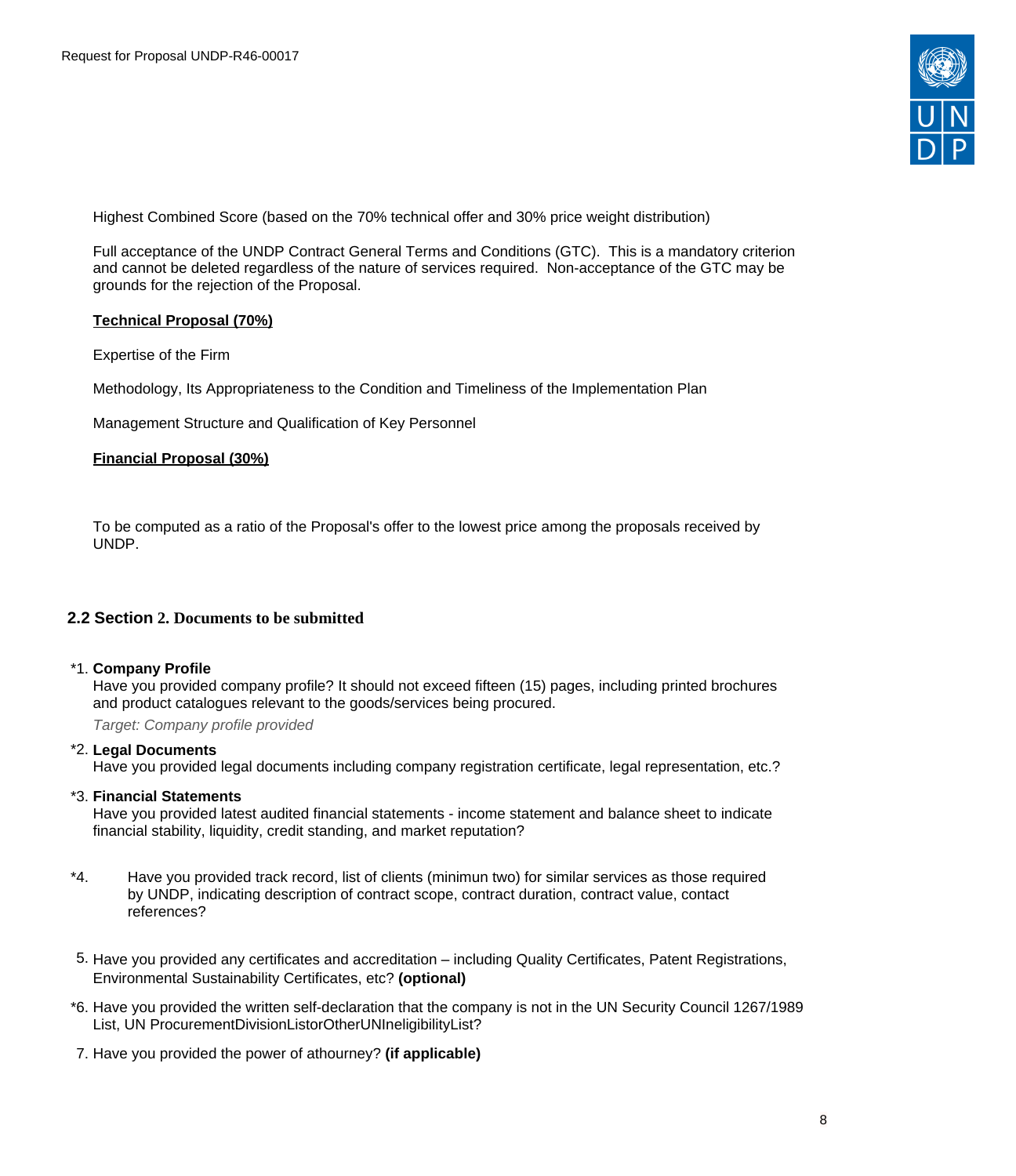

- \*8. Have you provided Legal Representative ID?
- \*9.

In this section please attach the documents required in Annex 2 (sections B, C, D, E).

- · Have you provided the proposed methodology as indicated in annex 2 (section B)?
- Have you provided the personnel information as indicated in Annex 2 (section C)?
- Have you provided your financial proposal as indicated in Annex 2 (sections D and E)?

Have you provided the Annex 2 completed and signed?

**Note: Find attached the Terms of Reference (TORs). Please review them carefully for your reference.**

#### Attachments:

| File Name or URL             | <b>vpe</b> | Description |
|------------------------------|------------|-------------|
| Terms of Reference<br>'TORs) | File       |             |
| Annex 2                      | File       |             |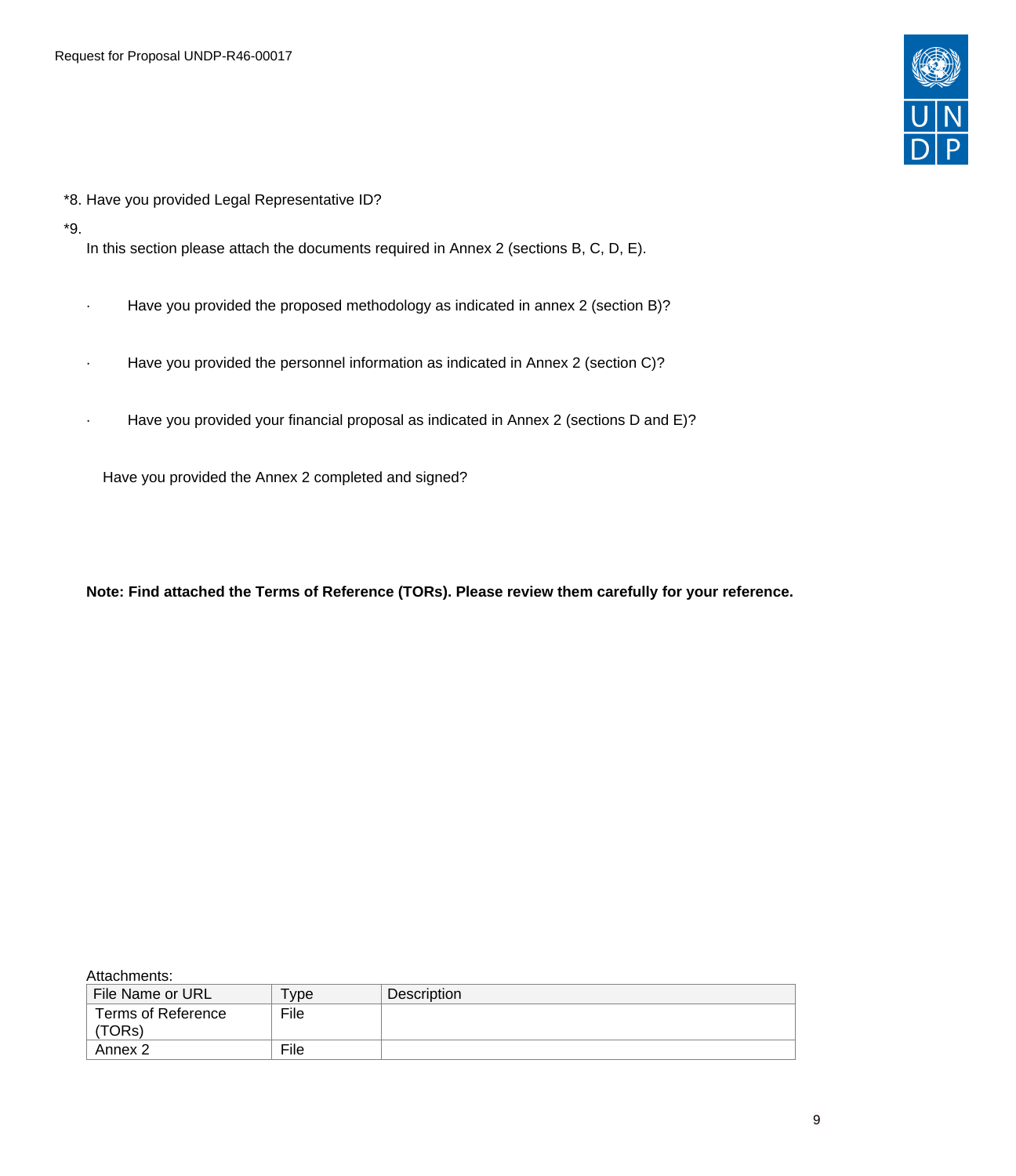

# <span id="page-9-0"></span>**2.3 Section 3. Technical evaluation detailed criteria**

#### \*1.

\*2.

Expertise in training learning programmes with a focus on inner development (consciousness approaches and practices)

| Average (3 years - less than 4)  30                                                                                                      |
|------------------------------------------------------------------------------------------------------------------------------------------|
|                                                                                                                                          |
|                                                                                                                                          |
| At least 3 years of experience in delivering and designing training programmes with international<br>organizations, private sectors, etc |
|                                                                                                                                          |
|                                                                                                                                          |

- 4 less than 7 years .……………………………........... 30
- 3 less than 4 years ..……………………..................... 20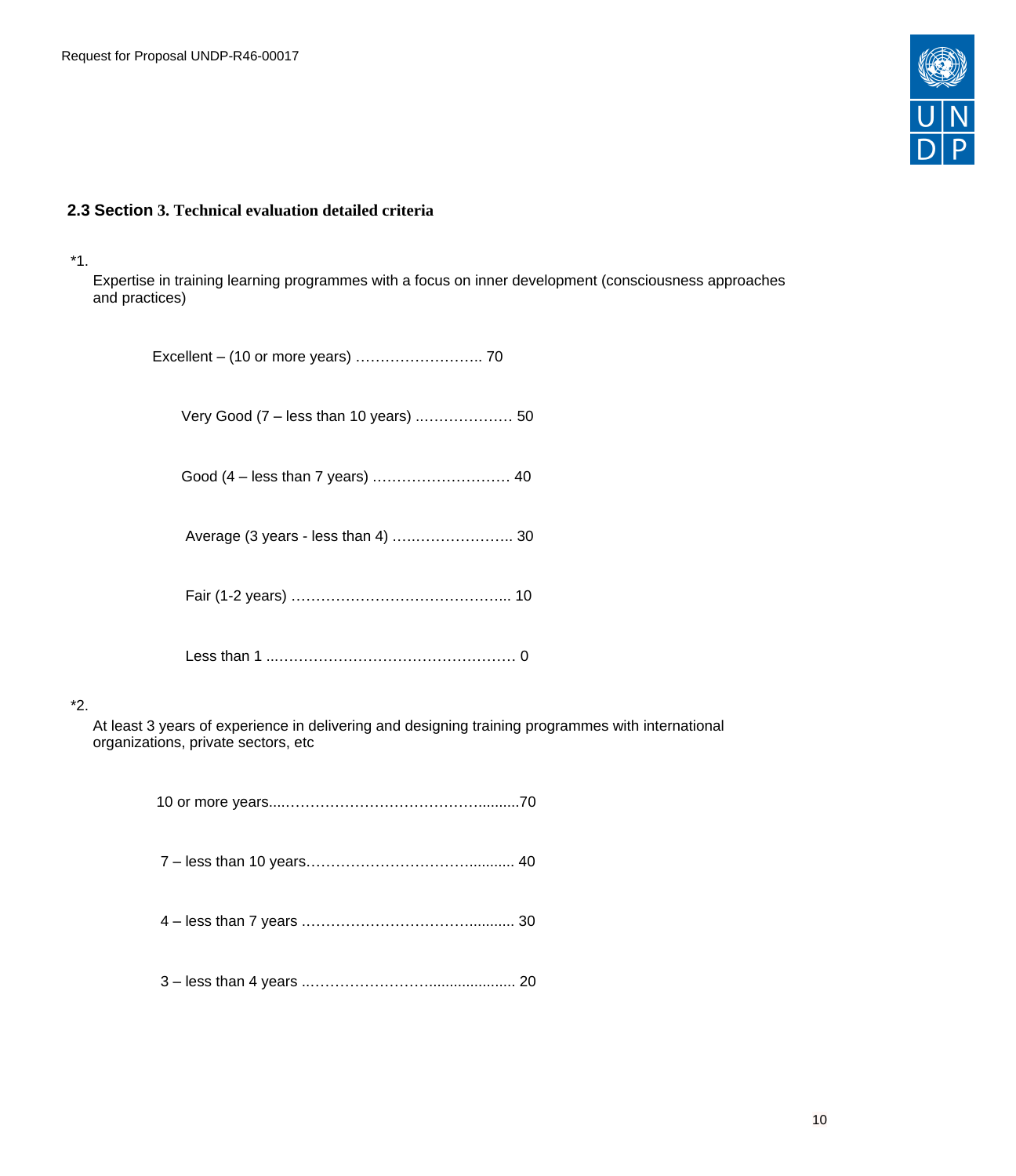

 Less than 3 years …………………………….…............. 0 \*3. Experience in Monitoring and Evaluation (M&E) and Research. The Firm must have experience in developing a framework for Monitoring & Evaluation of the curriculum, based on a pre and post course questionnaire, and apply it to the pilot. Relevant Experience - 10 or more years ……................ 60 Some Experience - 5 to less than 10 ………………….... 30 Basic Experience - 3 to less than 5.................................. 10 None – Less than 3 ……………………………………...... 0 \*4. Proven Experience in Virtual Trainings of at least 3 years 10 or more years .................…………………………....... 25 5 – less than 10 years .........................………………..... 20 3 – less than 5 years ...........………………………… .....15 Less than 3 years .........………………………………....... 0 \*5. Level of Clarity: Does the proposal achieves clarity and structure in a concise and understandable way? -

Fully achieved …………………………………………...... 80

Key points: Clear, coherent, logically structured, concrete, and complete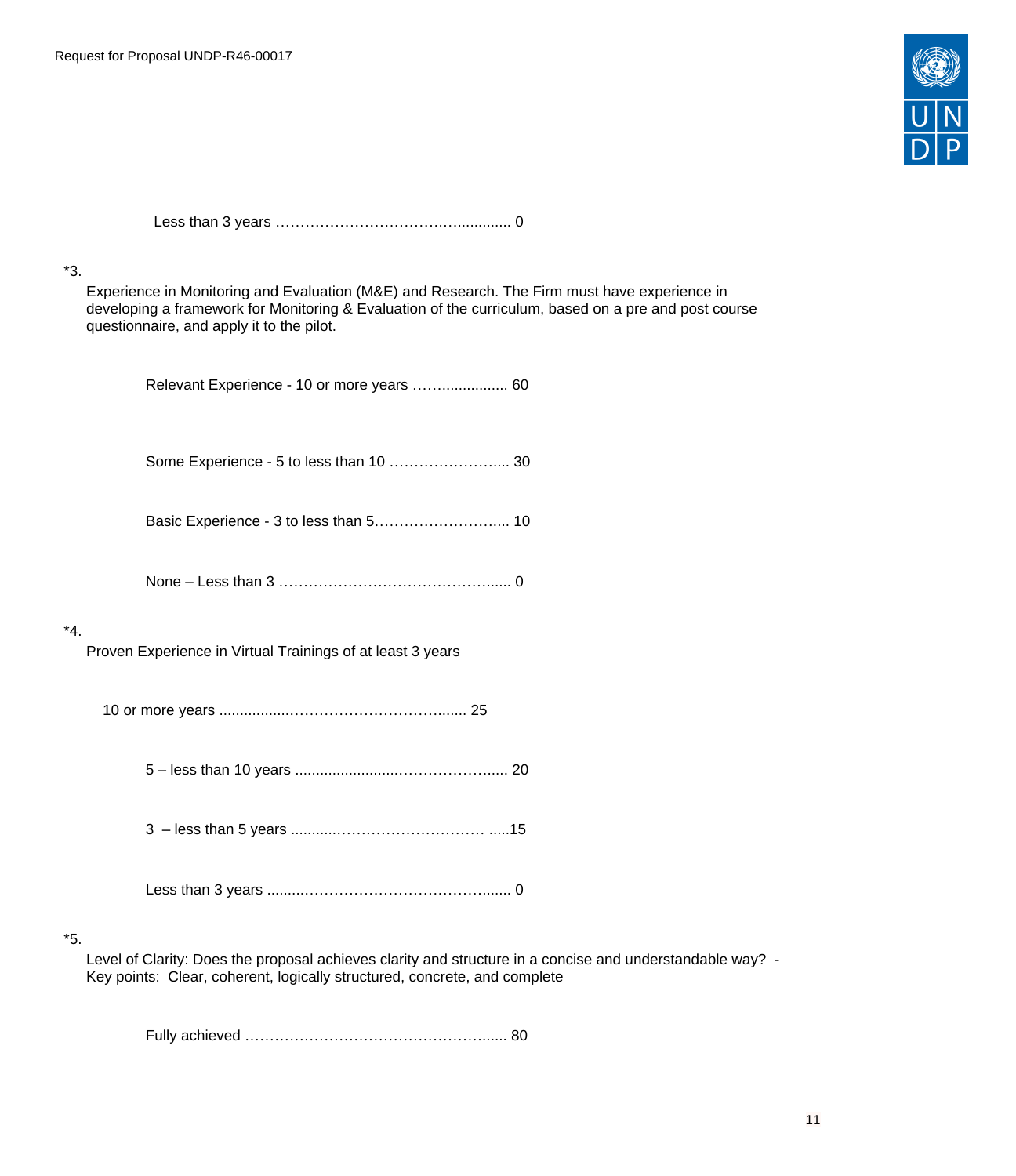

Partially achieved (missing identifiable aspects) …........ 40

Not achieved ……………………………………………..... 0

# \*6.

Objective: Does the proposal achieve the objective of the contract? Key points: Major aspects of the task have been identified and addressed in sufficient detail

Fully Achieved ……………………………………............ 100

Partially Achieved (missing tasks) …………................... 50

Not Achieved ………………………………………............. 0

# \*7.

Feasibility: The proposal indicates if it allows to achieve the planned products with the resources available? Key points: details, timeline, linkage within goals

Clearly indicated ………………...................................... 85

Partially indicated ……………........................................ 40

Not indicated ……………………...................................... 0

# \*8.

Creativity: The Proposal shows innovative ideas – Key points: Ideas are well define and innovation is clearly detailed and compared with traditional methods

Yes ……………………............................................. 85

No ……………………............................................... 0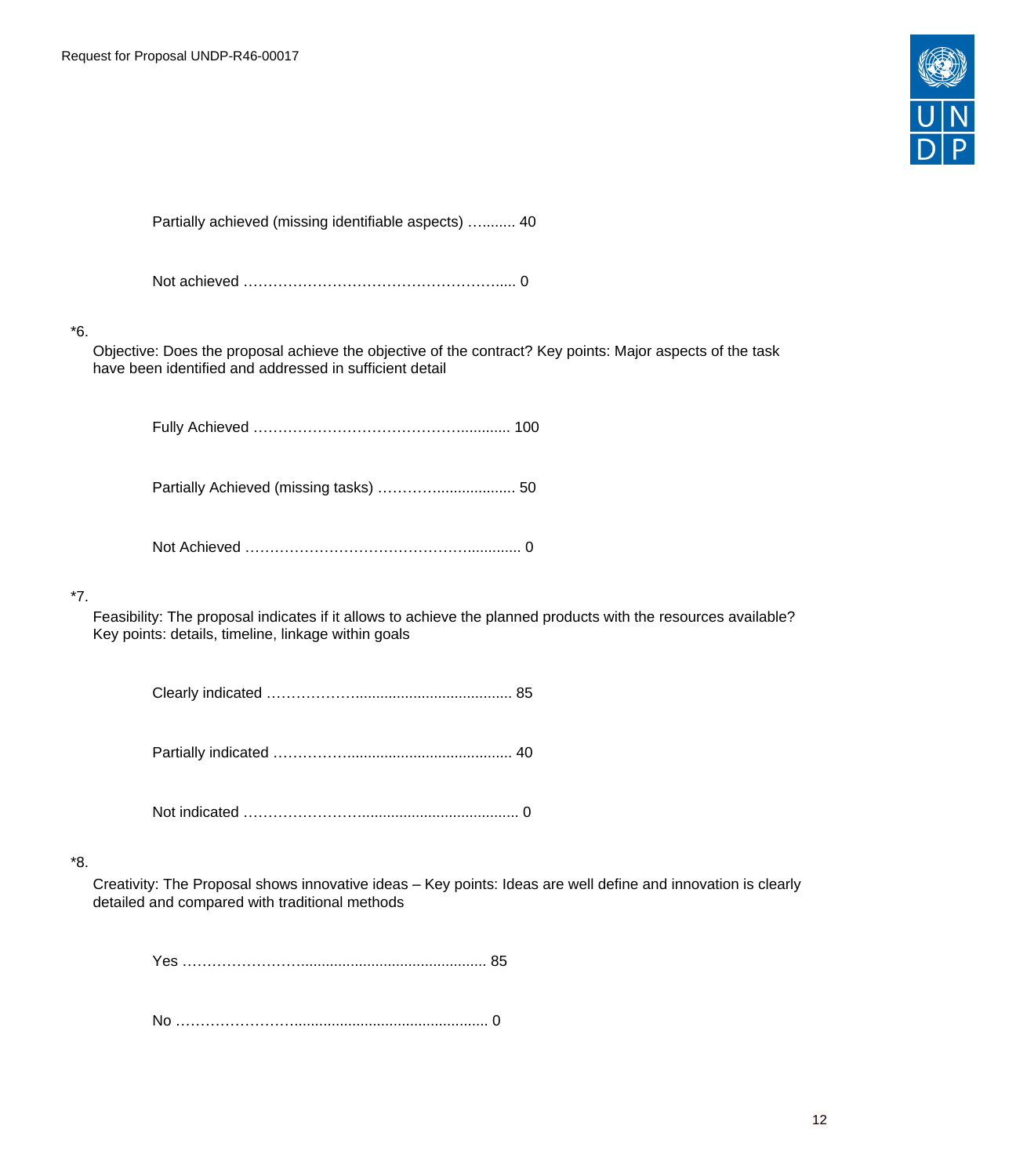

\*9.

Bachelor Degree in international development, leadership, psychology, behavioral science or related discipline;

|--|

No Degree………………….............................................. 0

# \*10.

Certified trainer in consciousness practices and approaches (e.g. mindfulness and compassion);

Not Certified………………............................................... 0

# \*11.

Experience in Leadership programs and training for institutional partners

|--|--|

- 5 less than 10 years ………………….......................... 40
- 3 less than 5 years …………………............................ 20
- Less than 3 years ………………………........................... 0

# <span id="page-12-0"></span>**2.4 Section 4. Financial Evaluation**

\*1. Financial Proposal

Please provide the cost breakdown of your financial proposal as per the template and instructions provided. Indicate the total amount here and make sure it matches with the total amount indicated line items.

# <span id="page-12-1"></span>**2.5 Section I-1.**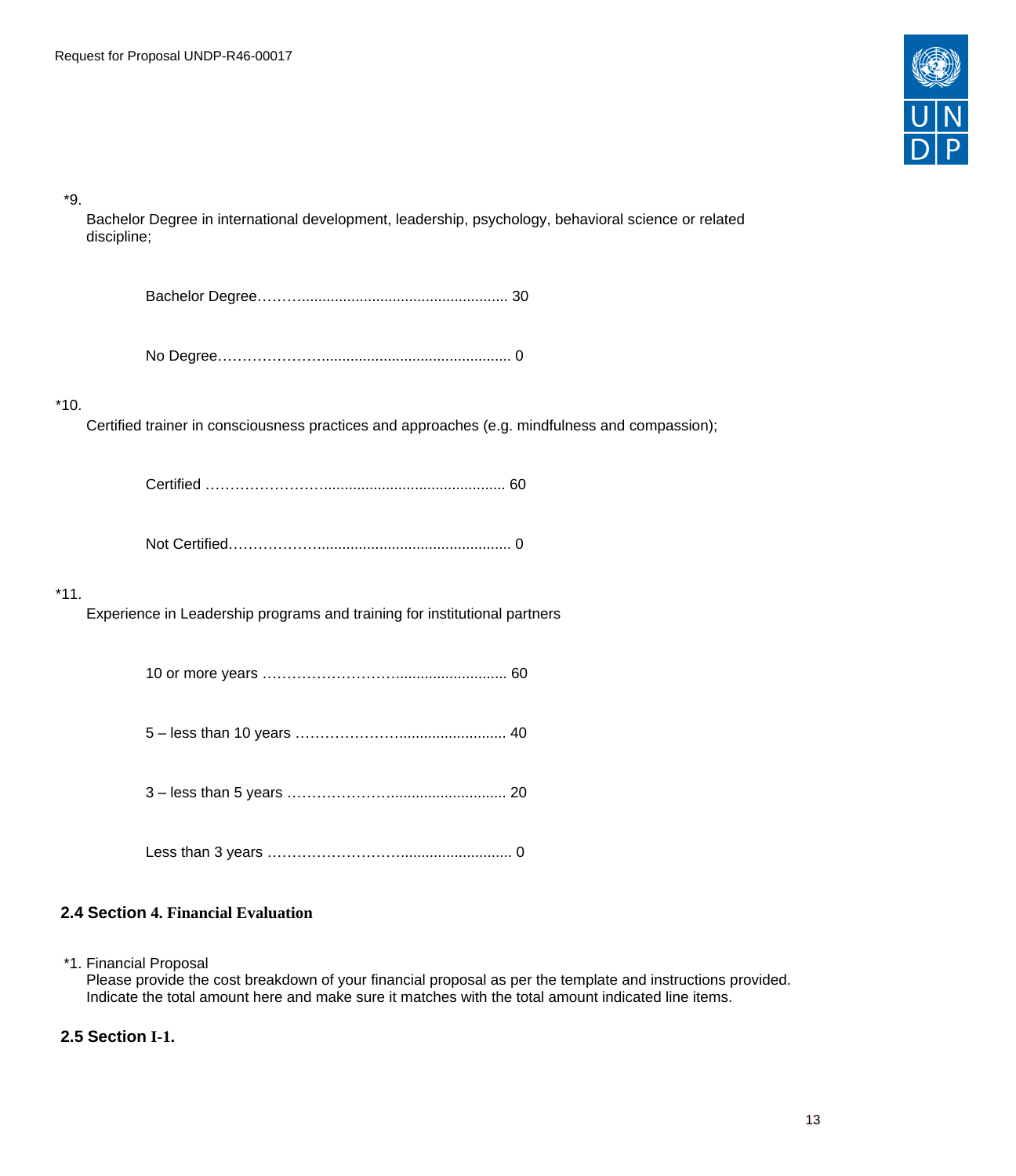

I-1. Total Amount from the Supplier's Response.

# <span id="page-13-0"></span>**2.6 Section I-2.**

I-1. This is an internal criteria. Each evaluator need to put the maximum score based on the scores given in the detailed criteria up to the maximum score allowed, e.g 725 points.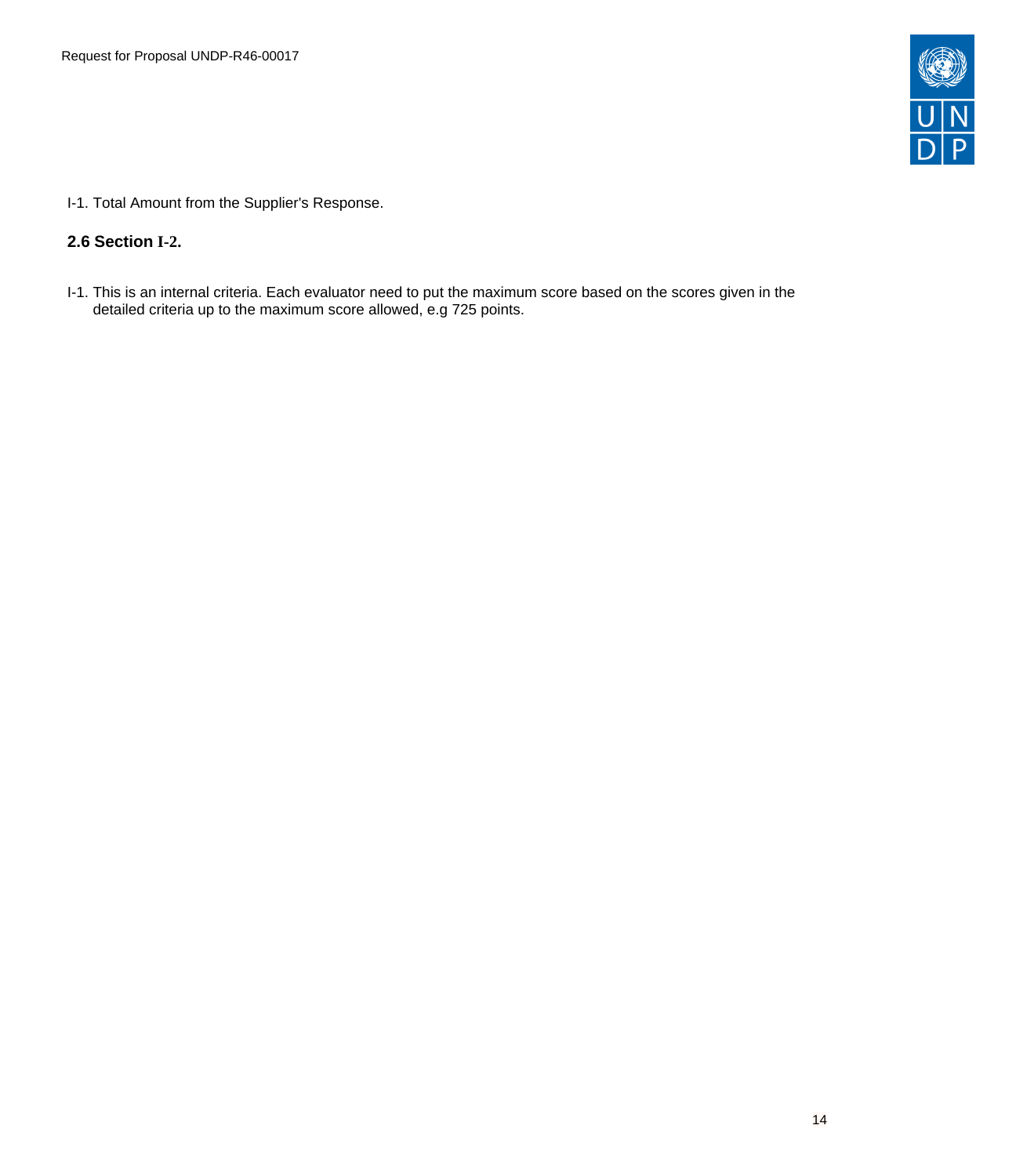

# <span id="page-14-0"></span>**3 Lines**

Instructions

# <span id="page-14-1"></span>**3.1 Line Information**

| Line                                                                                                                                                                                                                                                                                         | Category<br><b>Name</b> | Item | <b>UOM</b> | <b>Estimated</b><br>Quantity | <b>Unit</b><br><b>Price</b> | <b>Total</b><br><b>Price</b> | <b>Additional</b><br><b>Attributes</b> |
|----------------------------------------------------------------------------------------------------------------------------------------------------------------------------------------------------------------------------------------------------------------------------------------------|-------------------------|------|------------|------------------------------|-----------------------------|------------------------------|----------------------------------------|
| 1-Deliverable 1<br>- Course<br>materials -<br>version. •<br>Curriculum and<br>detailed run of<br>play of each<br>session (minute<br>by minute) •<br><b>Materials</b><br>(presentations<br>and support<br>materials) •<br>Monitoring &<br>Evaluation<br>framework and<br>related<br>materials | 86132100                |      |            |                              |                             |                              |                                        |
| 2-Deliverable 2<br>- Pilot delivery.<br>• Run of a pilot<br>training t be<br>agreed with the<br>UNDP team •<br>Writing of an<br>evaluation<br>report with<br>recommendatio<br>ns to improve<br>the curriculum                                                                                | 86132100                |      |            |                              |                             |                              |                                        |